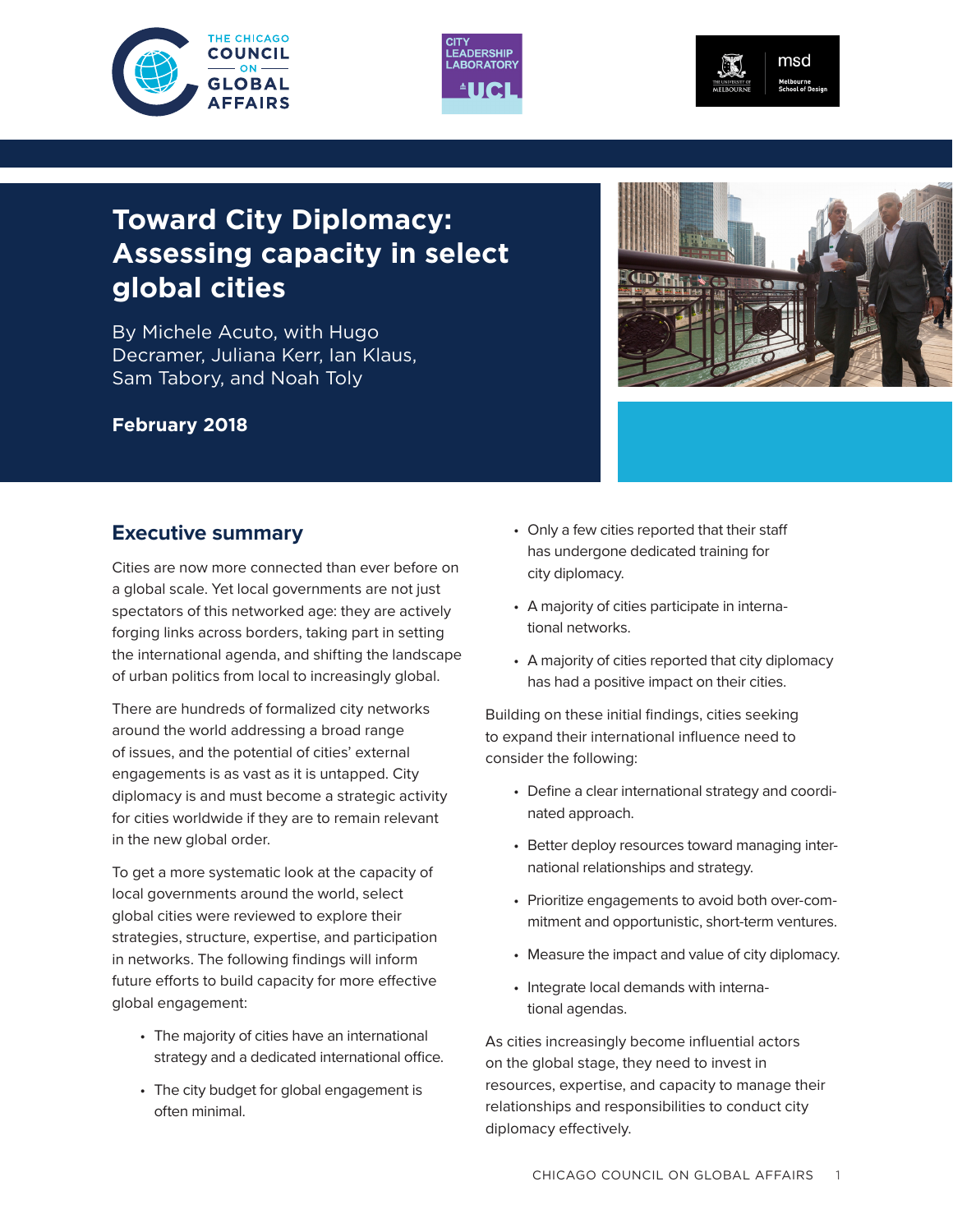The Chicago Council on Global Affairs is an independent, nonpartisan organization. All statements of fact and expressions of opinion contained in this report are the sole responsibility of the author(s) and do not necessarily reflect the views of the Chicago Council on Global Affairs or of the project funders.

The City Leadership Lab at University College London tackles globally relevant city challenges that are practically oriented and often locally focused. The distinct endeavor for applied inquiry reflects the Lab's desire to meet and unravel constraints on leadership, with a view toward reimagining city leadership for the 21st century.

The Melbourne School of Design is the graduate school of the Faculty of Architecture, Building, and Planning at the University of Melbourne. The Faculty actively seeks to extend the linkages between education, research, and practice in the built environment, and aims to inspire learning through interdisciplinary reflection, and its integration of research, teaching, and practice around the implications of all forms of urbanization.

Copyright © 2018 by the Chicago Council on Global Affairs, University College London, and the University of Melbourne.

All rights reserved.

Printed in the United States of America. This report may not be reproduced in whole or in part, in any form (beyond that copying permitted by sections 107 and 108 of the US Copyright Law and excerpts by reviewers for the public press), without written permission from the publisher. For further information about this study, please write to the Chicago Council on Global Affairs, Two Prudential Plaza, 180 N. Stetson Avenue, Suite 1400, Chicago, IL 60601, or visit the Council's website at thechicagocouncil.org.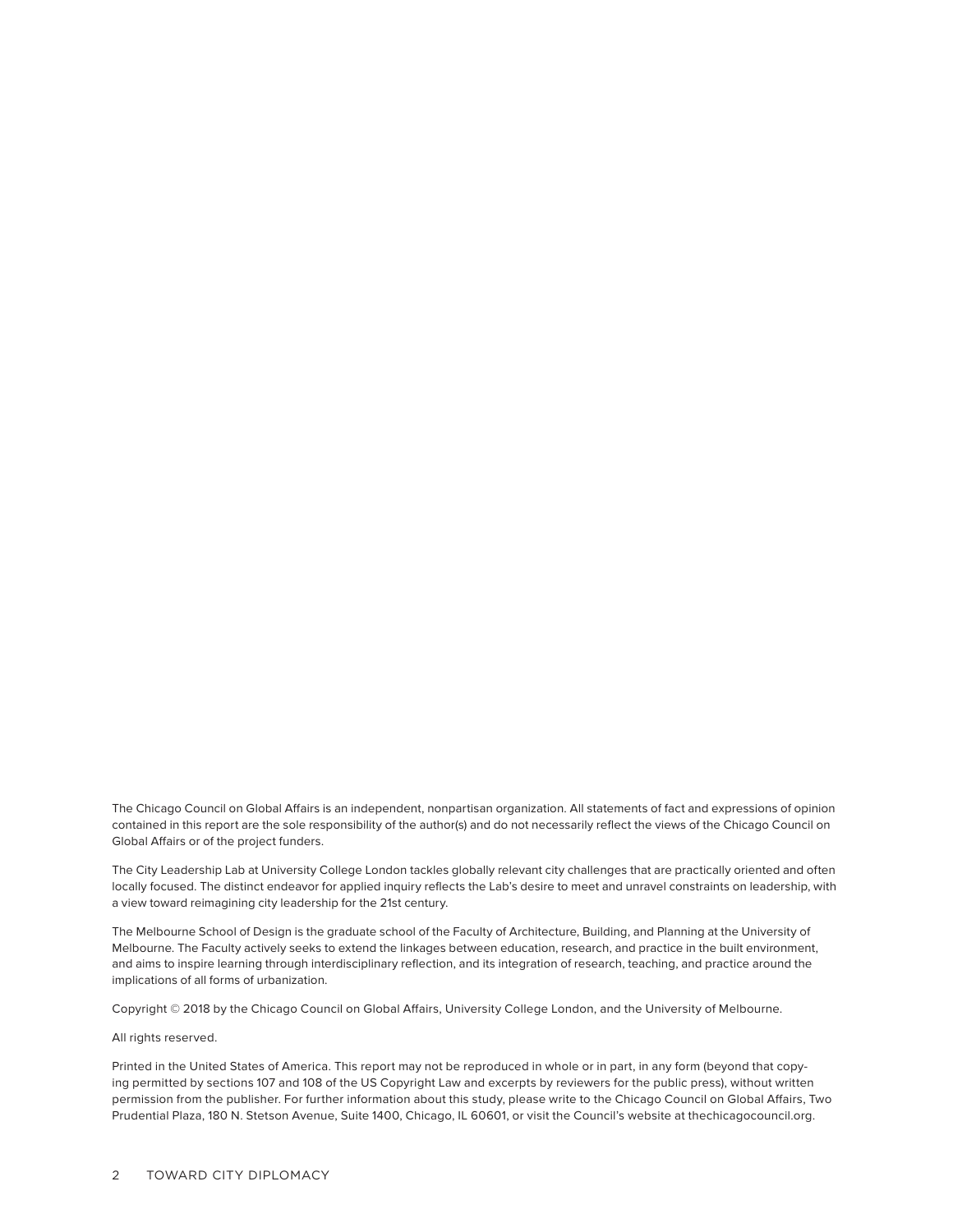### **Introduction**

Why should cities, traditionally focused on local politics, concern themselves with international relations?

It is an inevitable evolution. Cities are increasingly held responsible for dealing with city-level issues that have global implications, such as pollution, health, safety, climate change, migration, and economic well-being. In response, cities are formalizing city-to-city cooperation on the international stage and developing networks and partnerships to develop solutions to these challenges. Today there are at least 200 city networks connecting local authorities across borders and continents, and the political-economic clout of cities is growing. Long-lived national coalitions of cities, some more than 50 years old, have been created to make the voices of cities heard within national politics. There is also a growing number of intercity economic twinnings, which are more relevant than ever as cities make up an increasingly larger portion of global GDP.

Whether it is to promote economic growth, advocate on city issues, or find independent and city-led solutions to problems with which nationstates struggle, cities are increasingly turning to each other, often through multilateral platforms spanning the world, and conducting a new form of city diplomacy. The consequences of this new type of engagement is unknown, but this research topic deserves a more thorough and methodological investigation.

Nation-states have long practiced diplomatic functions such as facilitating communication, negotiating agreements, gathering information, preventing conflicts, and taking part in international society. Cities are now using similar tactics, mirroring and engaging with state-level diplomacy and tackling issues such as local infrastructure needs or bottom-up approaches to peacekeeping.

City diplomacy is the conduct of external relations undertaken by official representatives of cities with other actors, particularly other cities, nationstates, NGOs, and corporations. Today, city diplomacy has become more than a symbolic relationship or cultural exchange, and cities are increasingly recognized in their potential to shape international processes and global agendas. Furthermore, the boundaries of cities are blurred as borough, municipal, metropolitan, and regional authorities see the benefit of engaging globally and representing their domains on international stages.

City diplomacy is increasingly formal. A recent UCL City Leadership Lab study of 200 city networks found that a quarter met at least once a year, with another 20 percent scheduling irregular meetings and conferences. More than 44 percent of the city networks have produced joint policies.

Indeed, as evidenced by groups such as the C40 Cities Climate Leadership Group, the Global Covenant of Mayors for Climate & Energy, ICLEI-Local Governments for Sustainability, and the Rockefeller Foundation's 100 Resilient Cities, city networks have massive potential to help cities mobilize resources, shape global agendas, and connect urban innovation across the world. Yet there are mounting concerns that resource-constrained cities could be overwhelmed by the multitude of twinning and network arrangements available to them. To take full advantage of the growing cadre of city diplomacy opportunities (Exhibit 1), cities must work to better navigate the global landscape of urban networks and understand how local governments are building capacity to support international engagement activities.

*City diplomacy is the conduct of external relations undertaken by official representatives of cities with other actors.*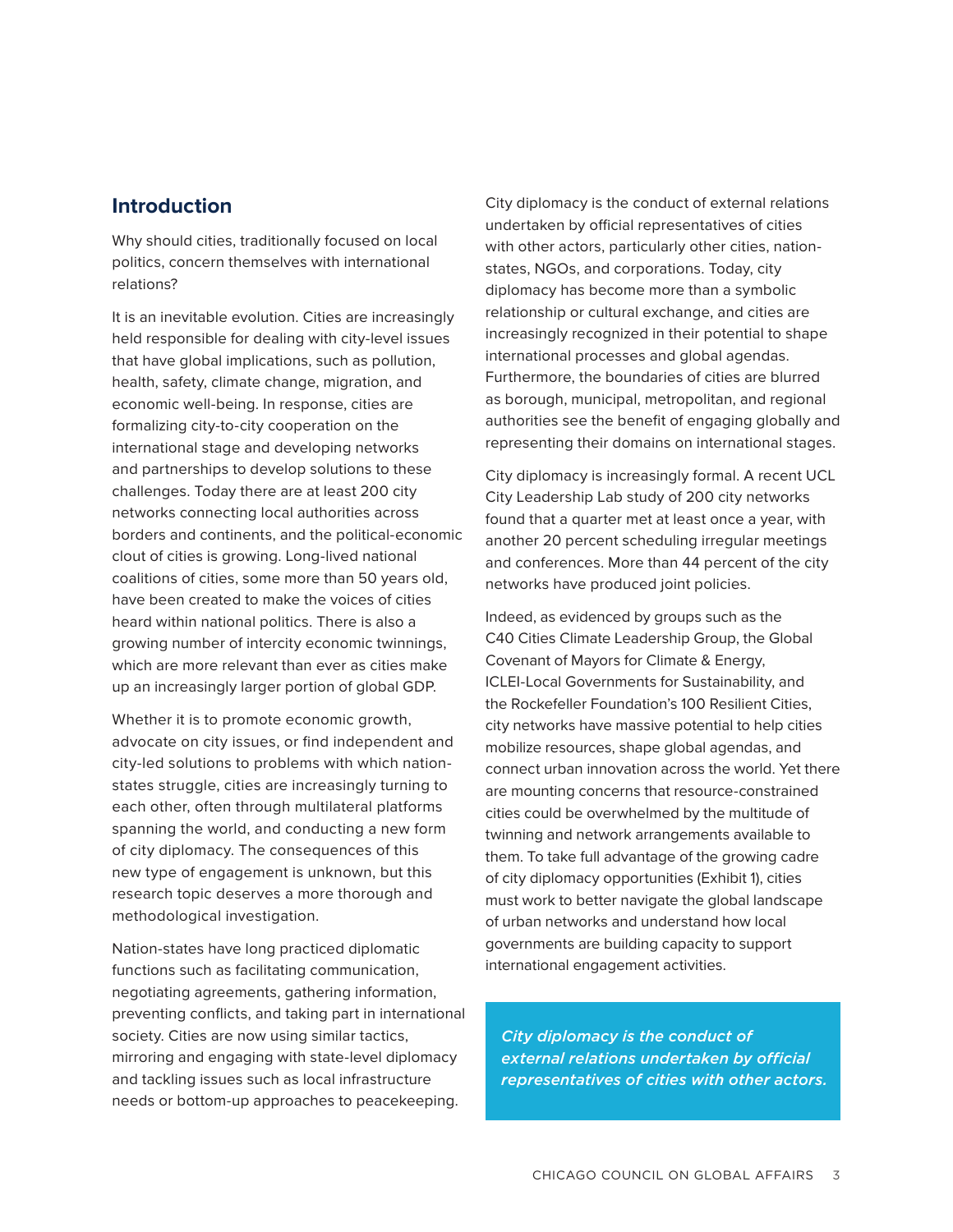#### **Exhibit 1:** Exhibit 1

| <b>City diplomacy type</b>               | <b>Key characteristics</b>                                                                                                                                                                                                                                                                               |
|------------------------------------------|----------------------------------------------------------------------------------------------------------------------------------------------------------------------------------------------------------------------------------------------------------------------------------------------------------|
| Place-based global<br>engagement         | City diplomacy is not necessarily conducted in the halls and<br>fora of international affairs; it can happen in cities as international<br>actors engage with local markets, politics, and cultures.                                                                                                     |
| Municipal foreign policy                 | More and more cities are currently taking international<br>engagements more seriously. This adjustment, in many cases,<br>equates delineating a more explicit "foreign policy" for<br>municipal governments, an activity that (in its modern form)<br>dates back to at least the 1970s-if not centuries. |
| City twinning and bilateral<br>relations | City-to-city bilateral relations are still an important mode of<br>engagement by cities internationally, regionally, and nationally,<br>and cities have a long-lived track record of collaborations.                                                                                                     |
| City networks                            | City networks are possibly the most common instantiation<br>of the mix of place-based global engagements and munici-<br>pal foreign policy; they connect local innovation with inter-<br>national collaboration, linking cities with other national and<br>international actors.                         |
| Nonmunicipal city<br>networking          | International networking is not limited to bilateral city-to-city<br>cooperation or formalized city networks. In fact, these two<br>modes of municipal foreign policy could be the tip of a much<br>broader iceberg of city diplomacy and globalizing connections<br>between city hall and the world.    |

Source: Analysis of 27 cities by the Chicago Council on Global Affairs, City Leaders Lab at University College London, and the Melbourne School of Design

#### **The capacity of cities**

To offer a preliminary international outline of contemporary efforts, we asked a diverse sample of 27 global cities to anonymously respond to a series of questions related to their strategies and budgets, structure and leadership, expertise and training, and participation in networks. (For the full list of cities, see the Methodology.) The following sections discuss key findings based on respondents' feedback.

#### Strategies and budgets

When assessing city diplomacy in global cities, it is important to see local governments establish an explicit strategy backed with resource allocations. Most of the cities reported having dedicated international engagement strategies of some kind (Exhibit 2), although they were not consistently defined. Some strategies encompass efforts to attract foreign direct investment, while others outline strategic global relationships for the city to pursue. Half of the respondents said their strategy was part of a broader city strategy or plan, such as an overall city vision or a wider economic development document. In about onethird of those cases, the strategy was publicly available online.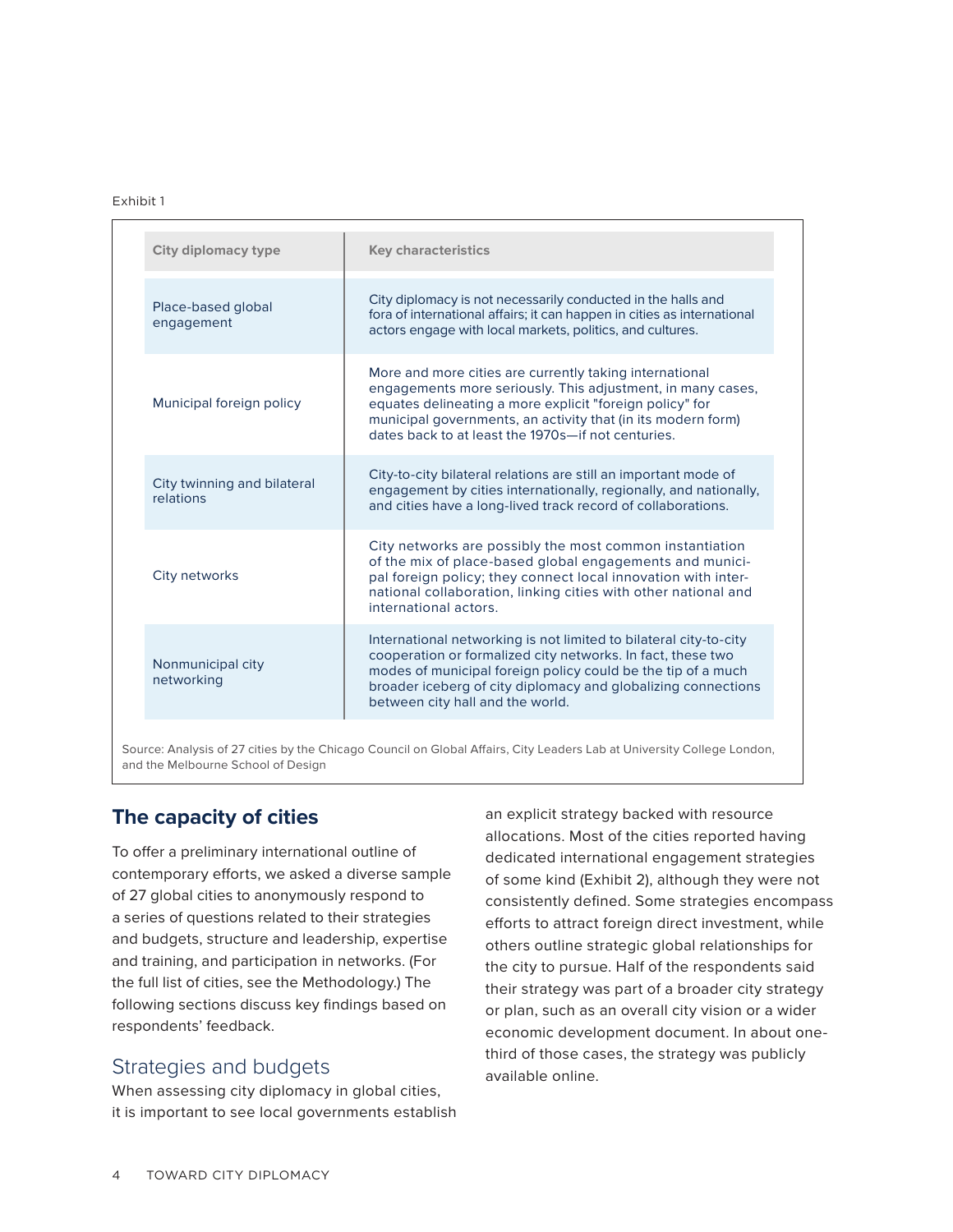Exhibit 2



Three-quarters of the cities reported having a dedicated budget for city diplomacy, yet in the majority of cities the budget represented less than 1 percent of the overall city budget. We also asked cities if their budgets for international engagement had increased, decreased, or stayed the same over the past five years. Nearly as many cities said their budgets increased as those that said it decreased, raising questions about which cities are choosing to invest in city diplomacy and why. Activities related to international relations remain mostly subsidiary to wider goals of local government administrations and appear to be generally underfunded.

#### Structure and leadership

Formalized structures and offices in government are key to sustaining—and maximizing—international relationships. Some cities have an equivalent to a nation-state's foreign office, but it is unclear whether these offices are central, or a priority, to the city's overall governing agenda.

All but one of the respondent cities reported having a dedicated international office. In more than half of the cities, it is an integrated office that is a part of another office, such as economic development, trade, or protocol—but about onequarter reported that their international offices are totally independent from other city departments rather than integrated in existing agencies.

*All but one of the respondent cities reported having a dedicated international office.*

Most cities with independent international offices said the office is positioned within the executive office of the mayor or within the municipality demonstrating that when cities have an international office, the activities are perceived as close to the core needs and operations of a connected global city.

While city diplomacy can be undertaken by a variety of official representatives in local government, more than three-fourths of the cities reported having a dedicated senior figure in charge of city diplomacy. The titles varied; in about half of the cases, the individual was named chief adviser on international matters. Other respondents identified a position at the deputy mayor level for diplomacy and a chief diplomat or chief international negotiator. It is unclear if the specific roles and responsibilities of these positions are consistent from city to city. Regardless of title, for an example of the activities under the purview of this position, see sidebar, "Sample responsibilities of a city director of global affairs."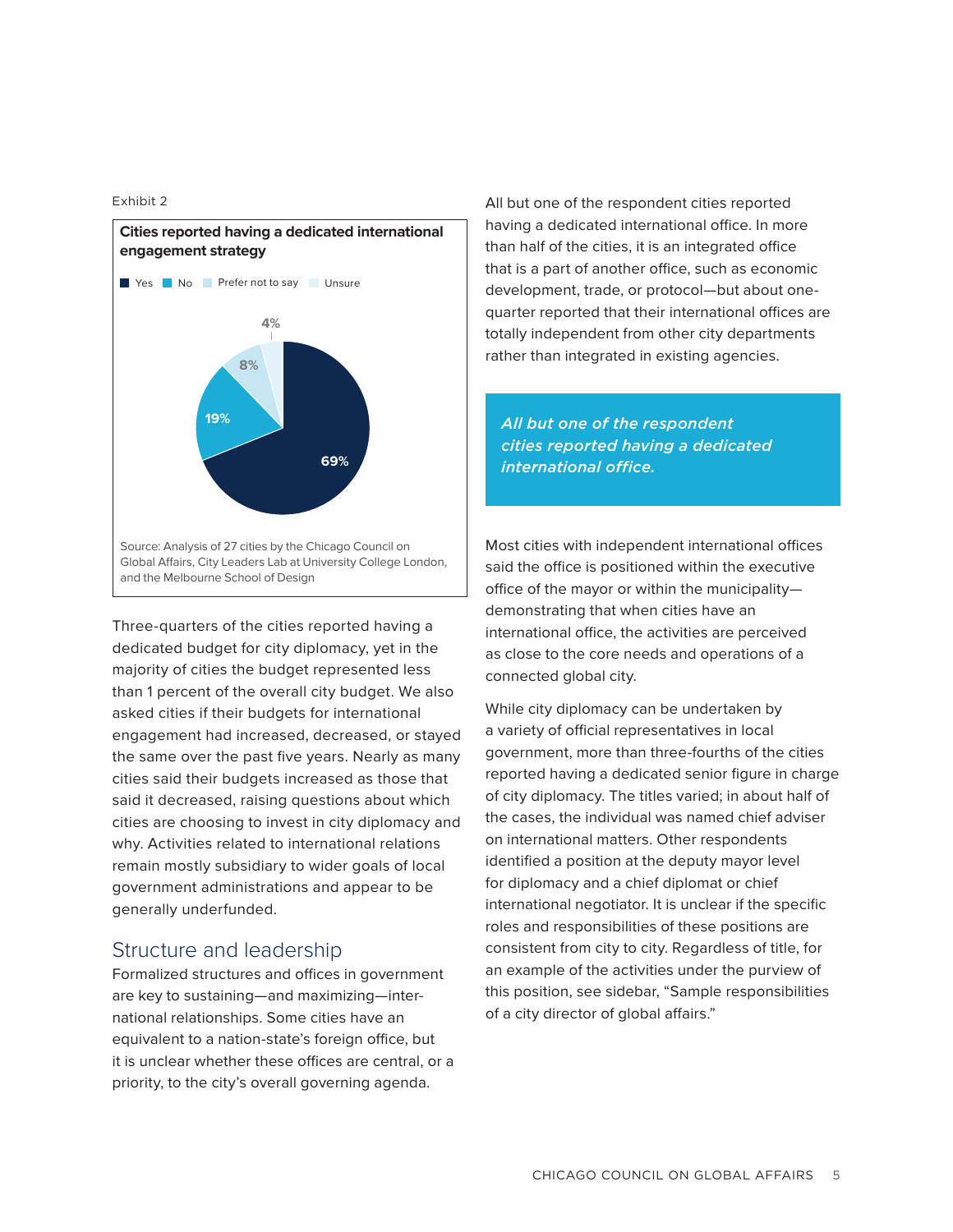### **Sample responsibilities of a city director of global affairs**

Reporting directly to the mayor, the city director of global affairs is responsible for:

- Developing, implementing, and assessing the City's global engagement strategy.
- Serving as the City's official liaison to, and maintaining the City's relationships with:

Other layers of government and governance, such as central and regional governments, committees and authorities, business coalitions, and other cities, nationally and internationally.

The worldwide international community, including foreign governments, the multilateral system (UN agencies, multilateral banks, the G20, international treaties, and so forth), NGOs, civil society groups, corporations, and city networks.

- Advising the mayor and City staff on questions of global affairs.
- Representing the mayor and the City at key meetings and events on global issues.
- Organizing and overseeing the mayor's interactions with external dignitaries and delegations, partner cities, and representatives of business civil society, including both strategies and logistics of visits and trade missions involving the City's executive.
- Serving as the point person for sharing of best practices with other cities, governments, and nongovernmental entities, and overseeing the signing of agreements.

#### Expertise and training

Just a few cities reported having a dedicated international office led by a global expert or specialist team trained in global affairs or international relations. And while some "chief diplomats" can be found in a handful of cities, it is unclear if the cities have a sustainable, longterm plan of expanding activity and building more expertise and capacity.

When cities were asked whether their municipal officers undergo any dedicated training for city diplomacy, more than half said they did not; several other cities did not know. In fact, only a few cities reported that their staff had received dedicated training for city diplomacy.

Of the few cities that offer training, the curriculum across cities is neither consistent nor detailed, raising questions for further areas of research and understanding. Training could include international and current affairs, international business, negotiation and diplomacy, and city branding and public relations, among other topics.

When asked to identify the most important skills they think a city diplomat should have, a clear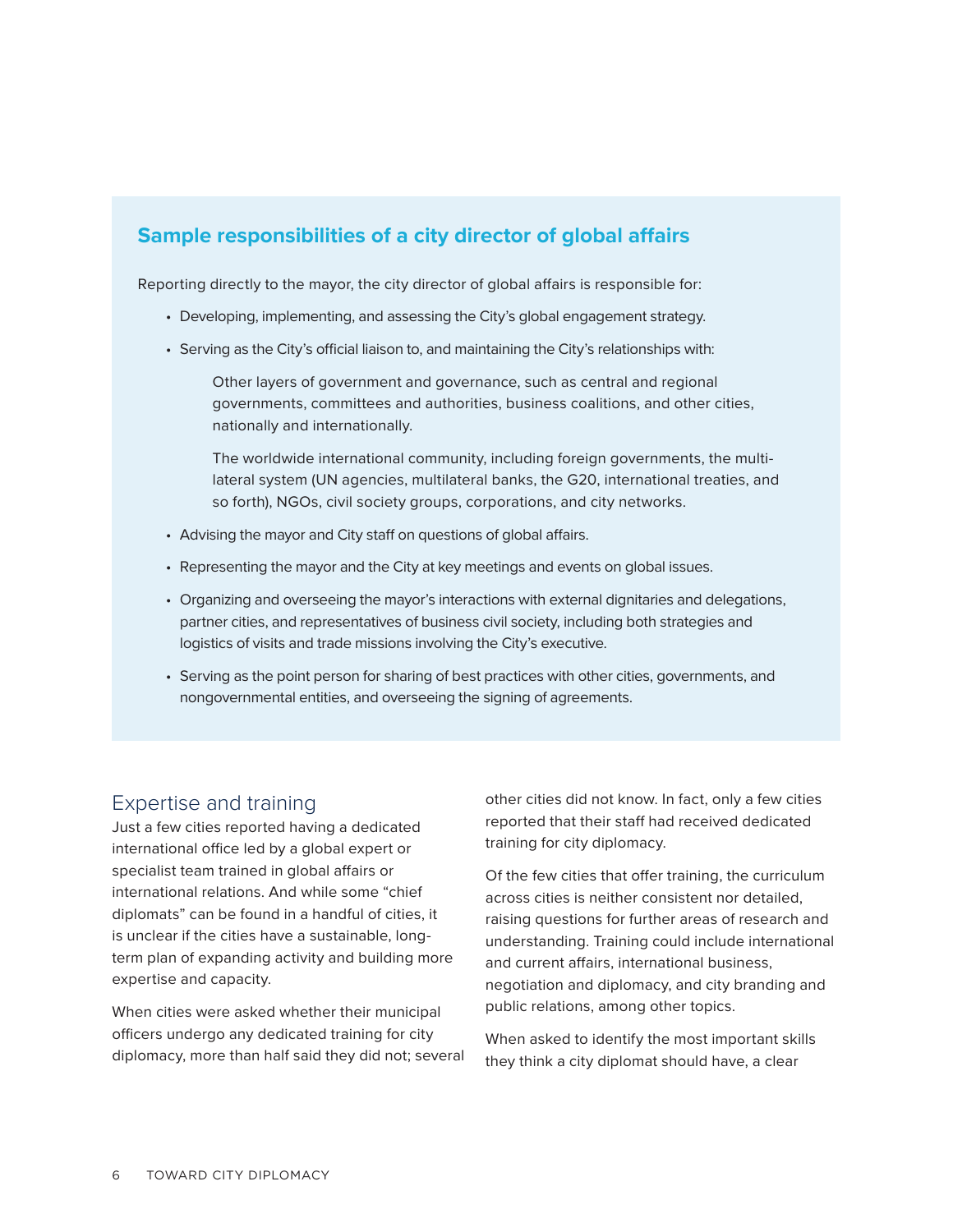*Only a few cities reported that their staff had received dedicated training for city diplomacy.* 

majority of cities said communication skills are the most important. More than half of the cities also stated that the capacity to work across different sectors and have familiarity with representation and national and/or international protocol are crucial. Surprisingly, less than half of the cities said leadership and managerial skills, the capacity to promote trade and investment, the capacity to work with emerging international actors, and negotiation skills were among the most important skills. Fluency in foreign languages and the capacity to work with the media were among the lowest priorities reported.

#### Participation in networks

With sprawling global, regional, and national connections, the capacity to engage in city networks is an indicator of a city's external engagement. When asked about the primary focus areas of the networks in which they participate, four—governance and democracy; climate change; the environment; and urban planning, land management, and sustainability—surfaced as the leading themes around which cities collaborate and exchange best practices. These priorities likely emerged due to the abundance of and momentum around networks addressing these issues worldwide.

After these top four themes, the responses varied. A majority of cities reported participating in national urban networks, such as the United States Conference of Mayors. Topics such as business and commercial activities, and culture, rounded out the leading focus areas.

A majority of the cities also reported participating in regional networks such as Eurocities. Other topics such as health and citizen well-being, disaster preparedness and post-disaster management, education, and inequality rounded out the leading focus areas of regional networks. Surprisingly, most of the respondent cities reported participating in international city networks, more than in national or regional networks (Exhibit 3), emphasizing the growth and success of networks that increase collective impact worldwide. In the international networks, cities ranked energy policy almost as highly as the top four themes. Culture, business and commercial activities, disaster preparedness and post-disaster management, and inequality also ranked high.

Furthermore, most of the respondent cities reported actively participating in major international and multilateral conferences such as the 2015 Paris Climate Conference in December 2015 or the UN Habitat III in Quito, Ecuador, in October 2016 to work toward realizing the New Urban Agenda.

Other themes included in the questionnaire, such as safety, security, and crime; peace-building; transportation; tourism; research; and poverty, did not rank among leading areas of focus in any of the networks.

In all three network structures—national, regional, and international—more than half of the respondent cities said they play an "executive role" in these networks. Specific functions of those roles were not specified.

*Most of the respondent cities reported participating in international city networks, more than in national or regional networks.*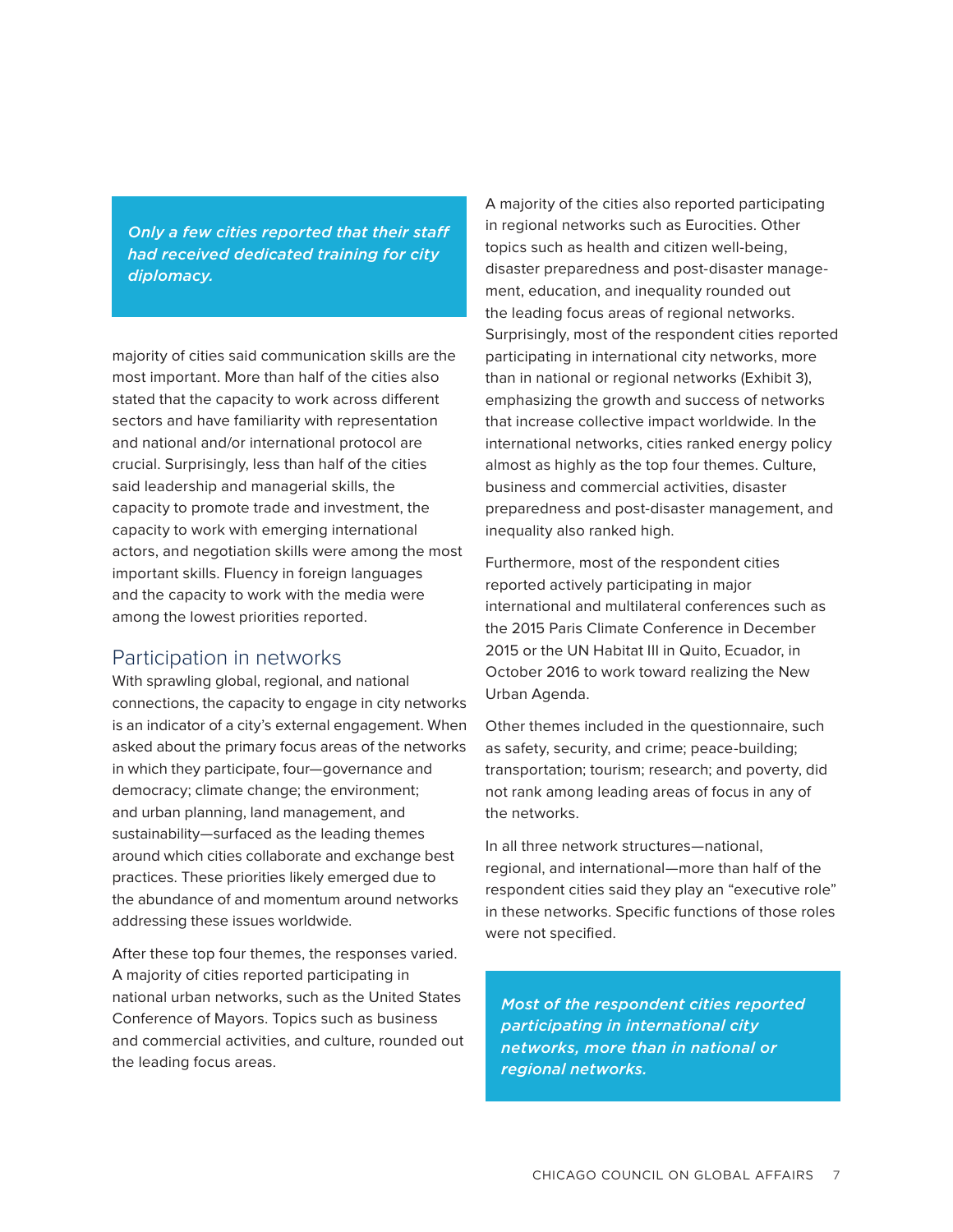Exhibit 3



### Reported benefits and impact

Nearly all of the cities reported that city diplomacy has had a positive, and in some cases big, impact on their cities. Only one respondent said city diplomacy has had a small impact.

More than three-quarters of the cities reported that the ability to network and partner with other cities is the most useful benefit they see from engaging in city networks. Among other leading benefits are practical knowledge sharing, collective advocacy and lobbying activities, peer-to-peer exchanges, and awareness of information and data from new reports and research.

*Nearly all of the cities reported that city diplomacy has had a positive, and in some cases big, impact on their cities.*

When asked to list some of the most tangible outcomes from participating in city networks, more than half of the cities reported having changed a local policy, built the capacity of existing staff, implemented pilot projects based on the experience of other cities, or a combination of the three. In other cases, city networks have helped cities facilitate funding for projects or develop upcoming project plans. Almost none of the cities reported that their networks changed national, regional, or supranational policies.

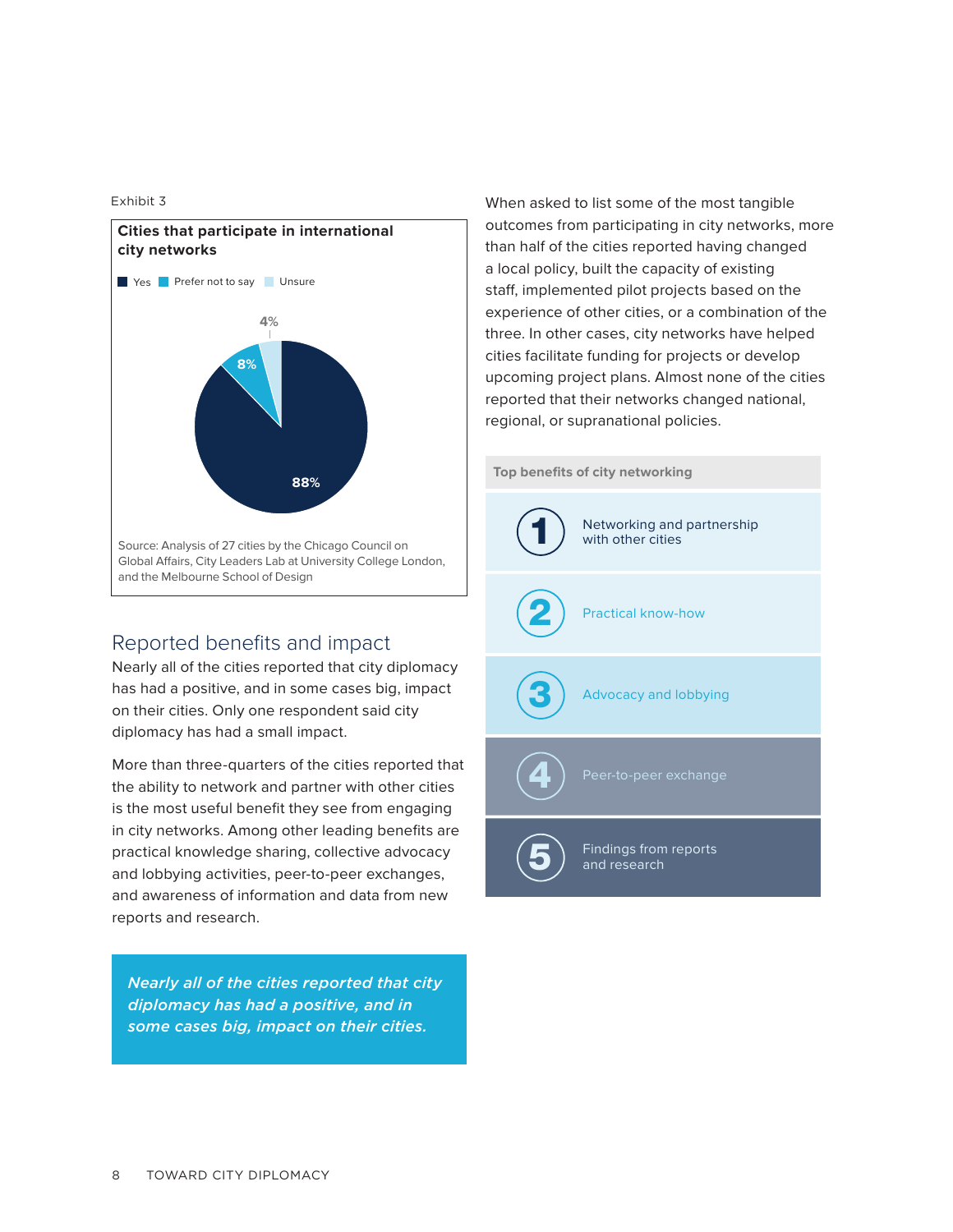### Participation and limitations

According to city responses, city networks appear to communicate regularly with their member cities. About one-third of the networks in which respondent cities participate communicate daily, while the remainder communicate on a weekly or monthly basis. None of the respondents said that city networks communicate every six months, once a year, or never, which demonstrates their recognition that regular communication is key to progress.

However, cities said the limitation of city leaders' time is the biggest barrier to increasing their involvement with the networks—or joining in the first place. Cities also acknowledged that traveling to attend meetings and conferences is difficult, their external engagement budgets are limited, there are too many networks and events competing for limited time and resources, and their city offices are short-staffed.



### **Ensuring effective city diplomacy**

These initial findings were workshopped in multiple conversations and platforms with urban scholars, practitioners, government officials, and representatives of multilateral organizations. Discussions revealed an overall consensus that cities are increasingly vulnerable to global dynamics and need to network, partner, and exert collective influence to mitigate the challenges. The fact that a clear majority of cities participate in international networks reveals their interest in exchanging best practices and sharing experiences and knowledge. Yet the lack of evidence of impact, or action-oriented outputs, raises questions about the amount of resources a city is willing or able to put behind such efforts.

Mayors and urban policymakers seeking to build on this analysis and subsequent conversations to expand their international influence and global engagement efforts must consider taking the following steps:

- Define clear international strategies: Cities use the term "city diplomacy" for a variety of initiatives, ranging from a foreign direct investment plan to strategic engagement on broader global issues and partnerships. To ensure successful outcomes, they need to define clear international strategies that support a streamlined and coordinated city diplomacy approach.
- Better deploy resources: Many cities facing budgetary constraints endow existing departments with international duties. Cities need to allocate distinct resources, budgets, trained staff, and responsibilities toward managing international relationships and strategy, as well as establish new norms to ensure citywide coordination.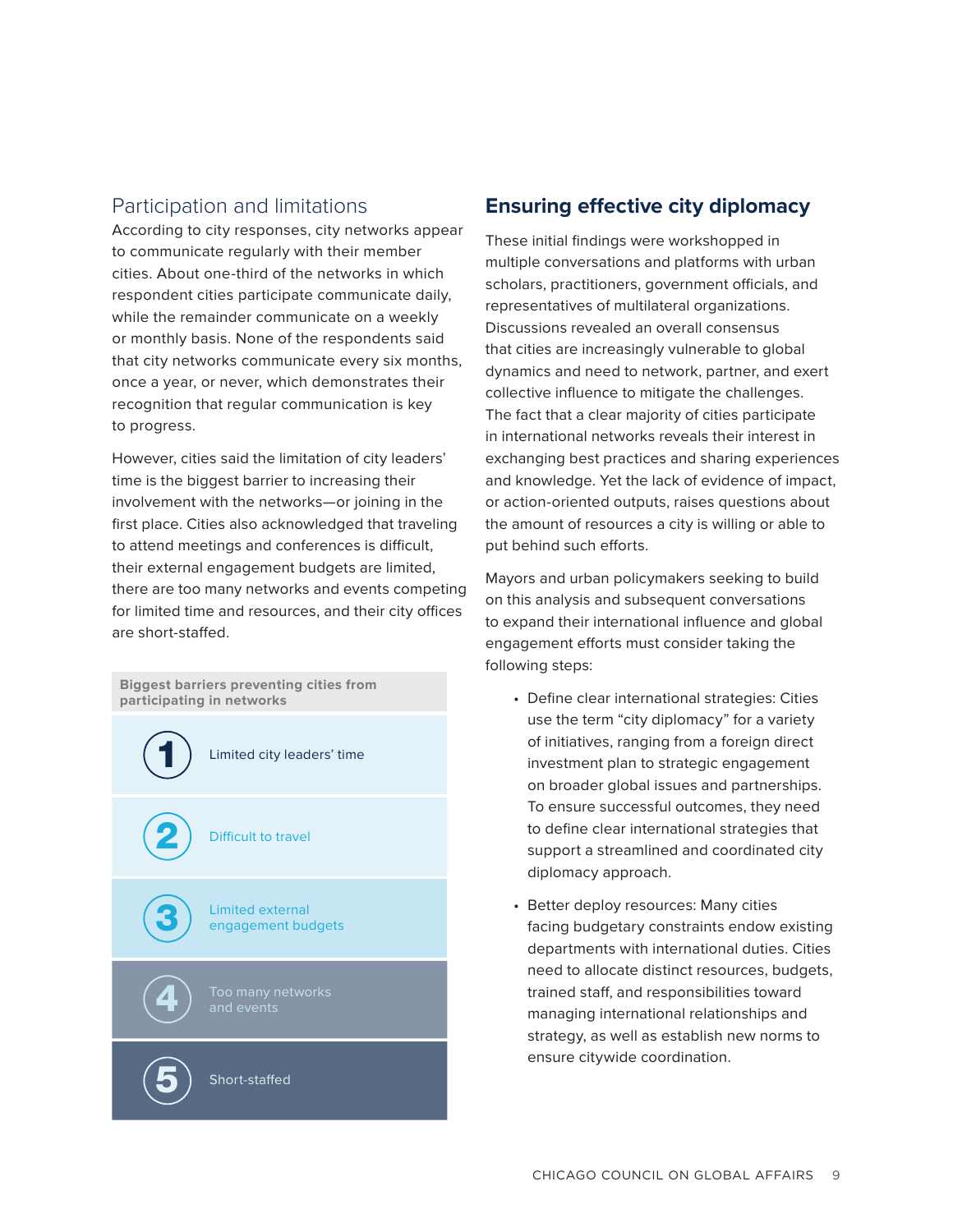- Prioritize engagements: Global cities cannot be expected to sit on every international and regional urban network and advocate forcefully for every pressing global issue. Cities need to prioritize on which issues they will engage, to what extent, with whom, and where they will take on leadership roles.
- Measure impact: Cities need to develop tools and mechanisms to measure the impact of their engagement in city diplomacy and to determine which urban networks will deliver the greatest benefits to their cities in the coming years. This information can also be shared with local populations, who need to understand the return on investment in global engagement for their cities, economic opportunities, and quality of life.
- Influence international agendas: Once cities have determined they will play this global role, they need to demonstrate legitimacy with multilateral processes and negotiations, such as addressing the United Nations' Sustainable Development Goals.

As cities increasingly become influential actors on the global stage, they will need to increase their investment in resources, expertise, and capacity to manage their relationships and responsibilities to conduct city diplomacy effectively.

### **Methodology**

We disseminated the city questionnaire in the spring of 2017 via email to numerous points of contact at municipal offices around the world. Twenty-seven cities responded, including: Amsterdam, Athens, Atlanta, Auckland, Bangkok, Bilbao, Buenos Aires, Cape Town, Chicago, Dublin, Gothenburg, Helsinki, Johannesburg, Kyoto, Los Angeles, Madrid, Melbourne, Mexico City, Milan, New York, Paris, Rio de Janeiro, Santiago,

Stockholm, Tokyo, Vienna, and Warsaw. These cities represent a diverse sample by geography, size, and economic activity. All 27 cities are frequently present in global city indexes and represented in regional and international city networks. Responses were anonymous.

#### **Acknowledgements**

This study is a joint initiative of the UCL City Leadership Laboratory, based in UCL's Department of Science, Technology, Engineering, and Public Policy (STEaPP), and the Chicago Council on Global Affairs. The research will continue in collaboration with the University of Melbourne's School of Design. The collaboration was introduced at a side event at the United Nations' Habitat III World Urban Forum in Quito, Ecuador, in October 2016, and then subsequently workshopped in London in 2016 and in Chicago in 2017. Initial findings were also presented by Ian Klaus at the 2017 Chicago Forum on Global Cities. The project builds on the Lab's Urban Connections project, funded by the UK Economic and Social Research Council (grant ES/ K007742/1), which reviewed the global landscape of more than 200 city networks in 2015–16.

The Chicago Council on Global Affairs' research on global cities is generously supported by the Robert R. McCormick Foundation.

Special thanks to the team at Leff Communications for editing, design, and layout of this report.

#### **About the authors**

Professor Michele Acuto is professor of global urban politics at the Melbourne School of Design, University of Melbourne, and during this study was the director of the UCL City Leadership Laboratory at University College London, where he is now a visiting professor. He is also a nonresident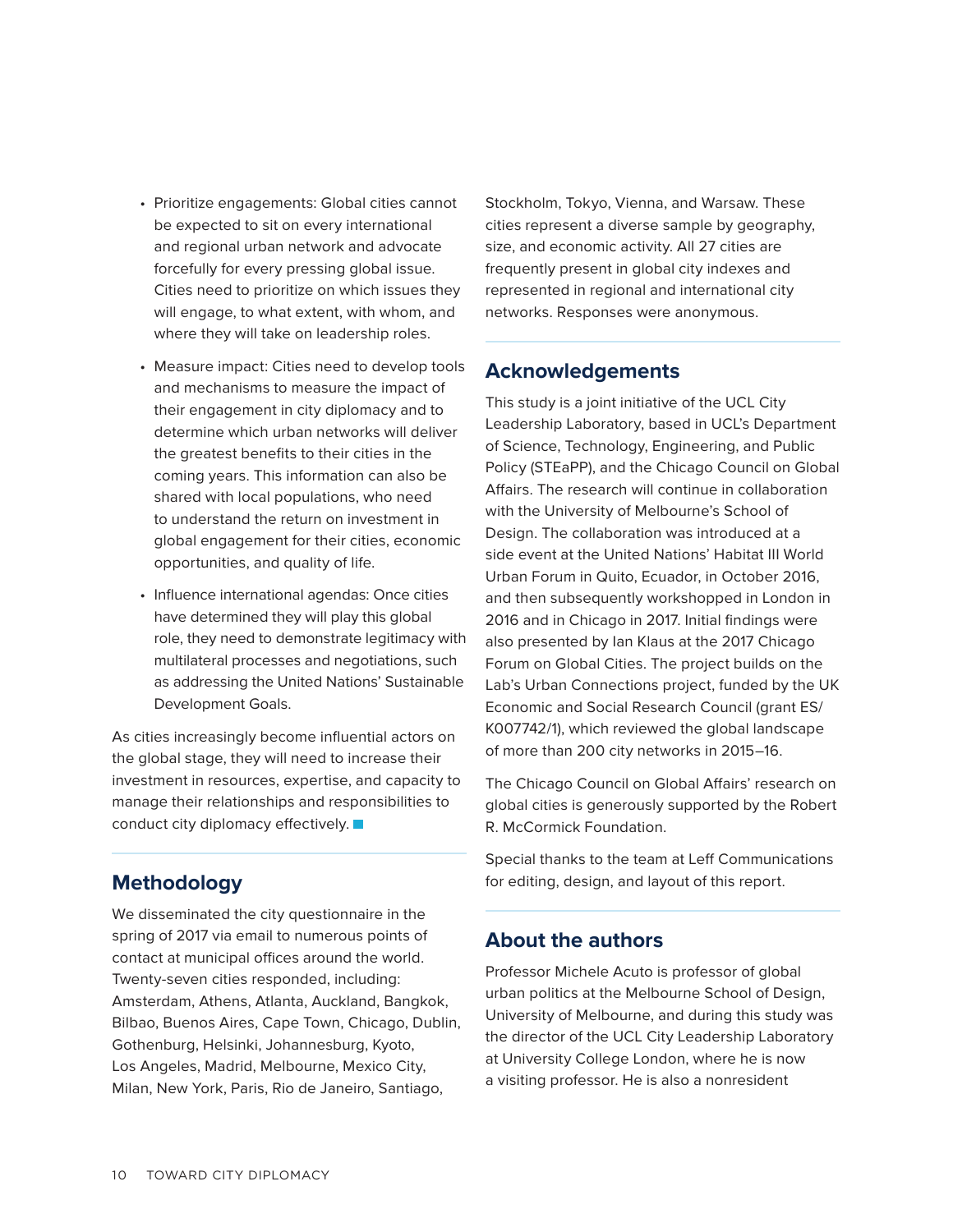senior fellow on global cities at the Chicago Council on Global Affairs, an adviser to the World Health Organization, and a fellow of the Oxford Programme for the Future of Cities at the University of Oxford. He is the author of *The Urban Link*  (Routledge); editor of *Negotiating Relief* (Hurst); and coeditor of *Global City Challenges* (Palgrave, with Wendy Steele), *Reassembling International Theory*  (Palgrave, with Simon Curtis), and currently serves as cochair of the Nature Sustainability Expert Panel on science and the future of cities.

Hugo Decramer is a visiting researcher at the UCL City Leadership Lab.

Juliana Kerr is the director of global cities at the Chicago Council on Global Affairs.

Ian Klaus is a former senior adviser for global cities at the US Department of State and a nonresident senior fellow on global cities at the Chicago Council on Global Affairs.

Sam Tabory is a research associate in the science, technology, and environmental policy area at the Humphrey School of Public Affairs at the University of Minnesota, and a former research associate on global cities at the Chicago Council on Global Affairs.

Noah Toly is the director of the Center for Urban Engagement at Wheaton College and a nonresident senior fellow on global cities at the Chicago Council on Global Affairs.

### **Want more on city diplomacy?**

Varied literature on city diplomacy offers scholarly and practitioner insight into the external relations of cities. For further reading, see:

Acuto, Michele. "Give Cities a Seat at the Top Table." *Nature* 537, no. 7622 (September 29, 2016): 611–3.

Acuto, Michele, Mika Morissette, and Agis Tsouros. "City Diplomacy: Towards More Strategic Networking? Learning with WHO Healthy Cities." *Global Policy* 8, no. 1 (February 2017): 14–22. https://doi.org/10.1111/1758-5899.12382.

Acuto, Michele, and Steve Rayner. "City Networks." *International Affairs* 92, no. 5 (2016): 1147–66.

*Chicago's Global Strategy: A Model for Effectively Engaging the World.* Chicago Council on Global Affairs, June 2017.

Curtis, Simon. *Global Cities and Global Order.* Oxford University Press, 2016.

Longworth, Richard C. *On Global Cities.* Chicago Council on Global Affairs, May 2015.

Tabory, Sam. "City Diplomacy and Urban Difference." Public Diplomacy Magazine, October 17, 2017.

Toly, Noah J. "Transnational Municipal Networks in Climate Politics: From Global Governance to Global Politics." *Globalizations* 5, no. 3 (2008): 341–56.

Toly, Noah. "Brexit, Global Cities, and the Future of World Order." *Globalizations* 14, no. 1 (2017): 142–9.